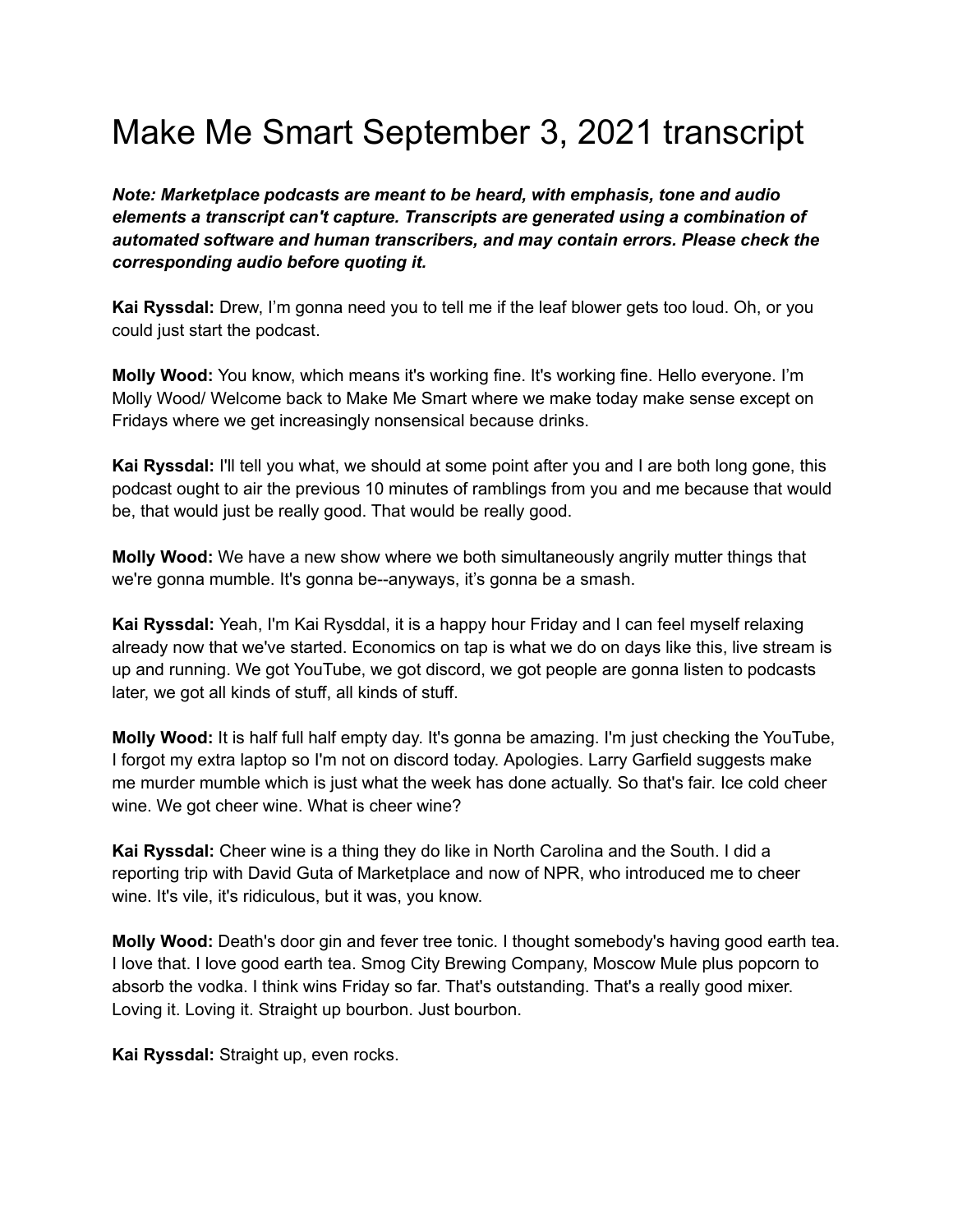**Molly Wood:** 3:30 in the afternoon, straight up bourbon. When honestly I'm counting the minutes.

**Kai Ryssdal:** Are you gonna go exercise when you're done?

**Molly Wood:** No, I did before this time. That's why my hair's wet for those on the video cuz I did the bike and then I did a little shower. Yeah, yeah. No, after. No. No exercise, only cry.

**Kai Ryssdal:** Fair enough. So I'm having stone liquid palm. It's a double IPA. 9.4% ABV, which I wasn't really counting on, but that's fine. Mostly. It's all good. It's all good.

**Molly Wood:** Dang. And the dogs know., thank you for noticing YouTube, the dogs are off with their guy. Yeah, they're off with the dog walker. They're gonna have a sleep over cuz I have a lot of work to do turns out.

**Kai Ryssdal:** Well, yes, you've got that thing you have to do we're not allowed to talk about.

**Molly Wood:** It's so much, it's a lot. Great. It's very exciting. So true, truer words were never spoken. Let's get to the news.

**Kai Ryssdal:** Let's climb in here, shall we? Alright. I'll start. I saw a tweet today from Emily Stewart, who writes for Vox. We've had her on Marketplace once or twice. And she tweeted this morning, or maybe it was this afternoon. She said the corporate response to Texas is that there isn't one. And I retweeted it. And I said Good point. And then later in the day, some things started coming out of the woodwork. Molly, you found one. I also found one from Dara Khosrowshahi, who is the CEO of Uber, who, much like Lyft, has decided they are going to pay legal fees for drivers who get caught in the dragnet of SB8 down in Texas, the abortion law. So there is a response. It's been, I think, fair to say slow in coming. But it's interesting to see that it's happening.

**Molly Wood:** It has actually been incredibly muted, I think would be the safe, I mean, it's been mostly silent. And in fact, I think the only reason Uber, Uber and Lyft got involved is because their drivers--this is in case you have not been keeping up on this, and if that is the case, I envy you desperately because, wow--this is the anti-abortion law passed. I'm just going to call it the forced birth law passed in Texas that for all intents and purposes outlaws abortion there and deputizes anyone in the state or any state for that matter to snitch on and sue someone who they believe to have been involved in an abortion, a woman who got one, someone who advised them, and potentially a Lyft or Uber driver who drove a woman to an abortion clinic. That is like, the scope of this thing. It's crazy. Or intended to, or maybe talked about it in the car. Who knows. The other example actually of a business responding to this that I found today was that an anti-abortion group set up a website to collect tips. I mean, I want to just keep reinforcing how dystopian this is, by the way, to literally collect rat outs set up by the state's largest anti-abortion group saying, prolifewhistleblower.com, saying please, send us your tips about women who are trying to exercise their right to choose a constitutionally protected right in every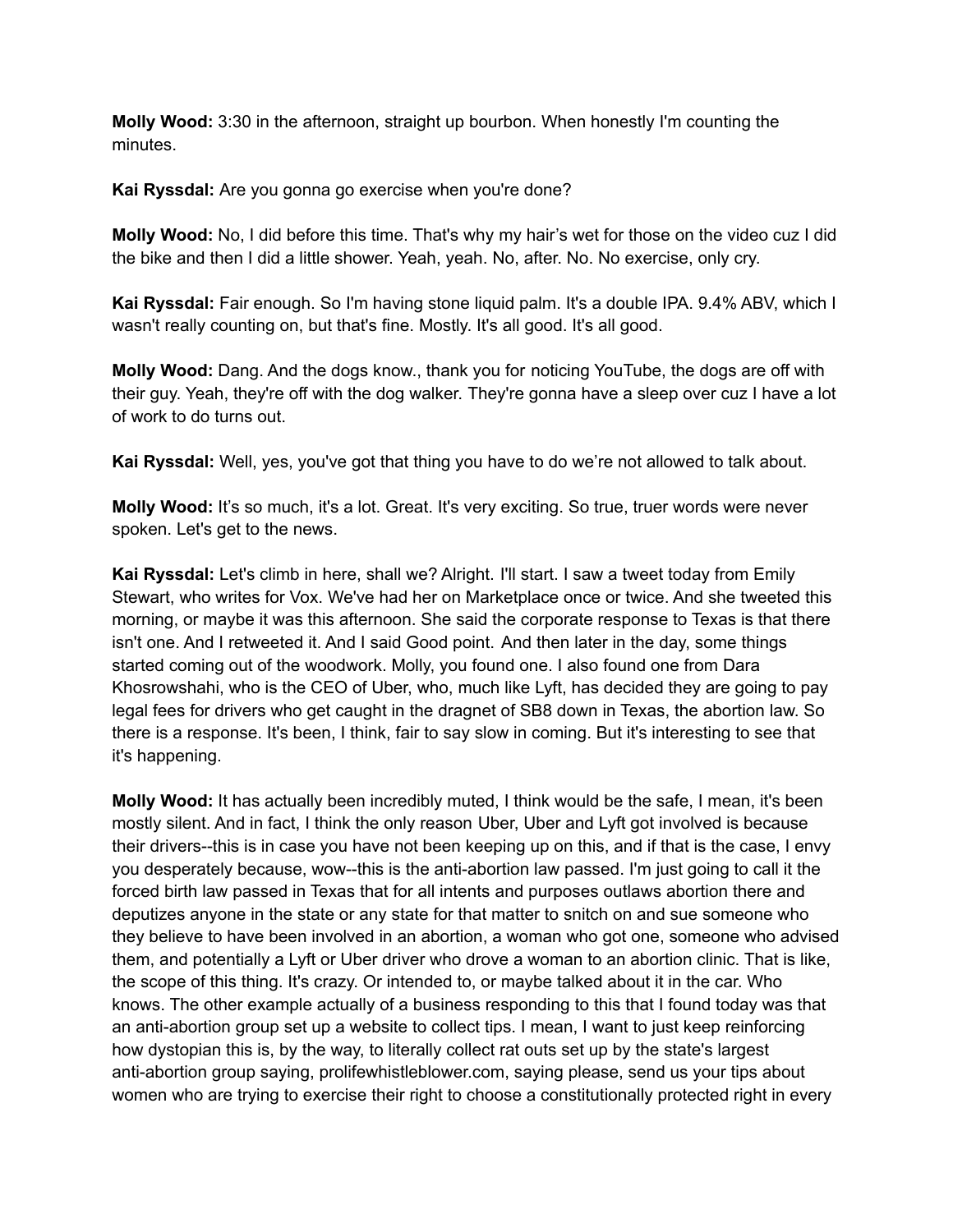other state except for Texas. And happily, Tik Tokers got a hold of it and flooded it with crap, which is delightful. And then finally, after a whole bunch of pressure their host Go Daddy said that they had given this website 24 hours to find a new hosting provider before they would cut our service because they said it prohibited their, it violated the terms of service that prohibit customers from collecting or harvesting nonpublic information about anyone without their written consent, which I would say, actually, to me feels like an outstanding way around this whole thing.

**Kai Ryssdal:** Yeah. Yeah, really clever. I've two thoughts about this whole thing. Number one, you remember how fast the corporate response to the North Carolina bathroom bill was? It was really fast. I mean, the NBA pulled out and companies were like, I don't know. And it's been really muted here. And I can't understand why. So that's, that's the, that's the professional observation. The personal observation is that I think I've said more than once on this podcast, most recently, with Texas democrats walking out of the legislature to deny quorum over the voting rights bills down there. I, you were rightly outraged, and I was, I was in the wrong when I said this. I said, look, if you want norms to be upheld, you have to uphold the norms. And that's been my thing all through the Trump era, right, for whatever craziness the Trump administration did, whatever the republicans did that was so on the face of it in bad faith, I said, look, if you want to hold up the norms, uphold the norms, you got up, you got to uphold the norms. And I think I've changed my mind after this Texas law because it's just in such egregious bad faith, so cowardly and manipulative, and, and destructive to this democracy that I, I just don't know what else to do other than to say tit for tat, which, which just makes me so ineffably sad, you know, it's just really, really, it saddens me so much.

**Molly Wood:** I was saying on Twitter, you know, how I'm obsessed with framing. And I think that one of the things that has happened, and frankly, one of the reasons that the media response to this has been really muted, is because the media has accepted the framing that this is like really political, and that it's murder, you know, and that there's this kind of really sensitive, there's this extreme sensitivity attached to it, partly because it's based in religion. And so it's like, oh, well, this is a religious belief, and that's a hard thing to trample on. There's a presumed assumption of, of good faith, potentially. But what we're really seeing, I think, increasingly is a strain of true radicalism. And so I was saying on Twitter, like maybe we need to call this radical republicanism, like we call it far. Right. And that's one thing, right, but what we're really seeing is a splinter of a party that is willing to advocate for violence, engage in violence, take away rights, and where there isn't, you know, if you're looking for some sort of like internal logic, right, internal consistency between a party that's like, no, we'll let a 16 year old girl die because we're prohibiting masks at school. But we'll stop all women from having any abortions ever and force them to give birth against their will. There is not, right, there is none. So to engage on a logical playing field, to engage as though norms are in effect with who, with, with what are essentially, extremists is a losing battle. And we've never really known exactly how to deal with extremists, as members of the media and the public and politicians and, I think we're seeing those impacts now.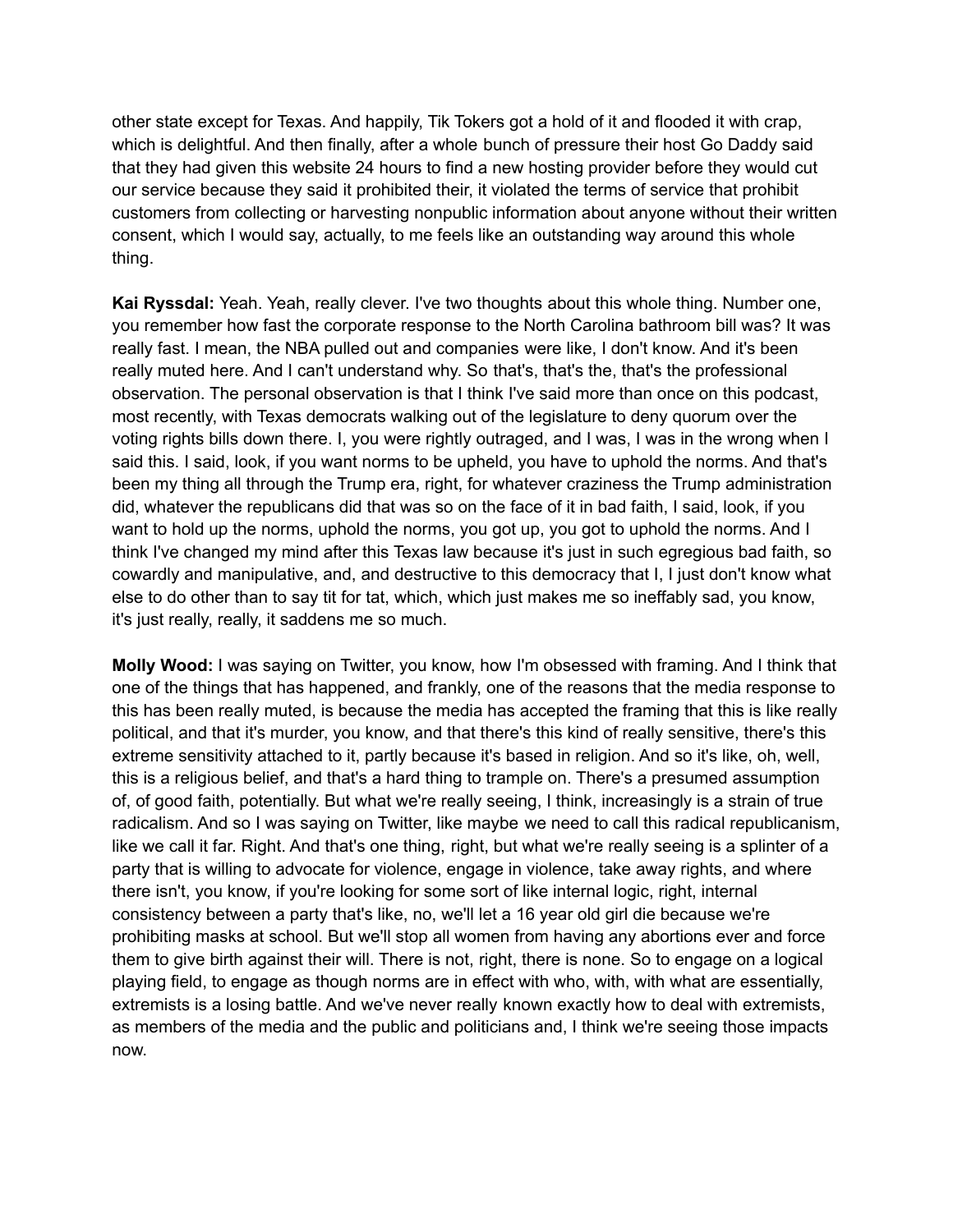**Kai Ryssdal:** Yeah, no, look, I totally agree. And it's kind of crazy that five years after Donald Trump came down that escalator ,because that was the precipitating event, right I mean, let's, let's not, let's not pretend it was anything other than that. It's crazy that we're still having this conversation about the media. And I'm, me with my, if you want the norms upheld, you gotta uphold the norms thing, I'm as much the same as anybody, but I just, I can't anymore. I just, it's so, it's, it's, it's a, it's a foundational issue. And you can't play both sides of that street.

**Molly Wood:** I saw a Bloomberg reporter tweeting about this literally yesterday, calling certain members of Congress pro-life and I was like, and you're doing it. Right? And you're doing it right. That's what language matters. You betcha. That's exactly right. Yeah. Speaking of members of Congress, as, as everyone knows, I've been thinking a lot about climate change. Oh, wait, no, you have another thing that's gonna make me even more mad. I'm just gonna sit here and drink more bourbon.

**Kai Ryssdal:** This is the one that's really gonna piss you off. So in my, in, in my other life on, on broadcast, I host a program on business and the economy as opposed to, you know, the thing that we do here on Friday afternoons. And I want to remind everybody that the 235,000 jobs were added to the American economy in August, which is great. I would also like to point out, though, that only 11.9% of those jobs went to women. So of the 235,000 new jobs, men got 207,000 of them, women got 28,000 of them. And the net deficit from women in this pandemic is 3 million jobs. Which is just stunning. Stunning.

**Molly Wood:** And by the way, the only demographic group in America to see job losses in this report were Black women.

**Kai Ryssdal:** Oh, yeah. And the Black unemployment rate overall went up 6/10 percent to 8.8. It's, it's, yeah, there's so many structural things wrong.

**Molly Wood:** But, you know, I was having a conversation this morning was someone who was saying, like, I don't, I still, like we have to figure out why these jobs are not being felt, filled, because you know, if you drive through any town in America, you'll see signs that are like, due to the labor shortage, our restaurant service is terrible, or like we can't, help wanted, I beg you, right? Like, in car windows, like, please somebody come work for me. And people aren't. And so, you know, there have been lots of reasons posited. And I really, really just have to think that childcare must be at the root of it. If these are the numbers for women.

**Kai Ryssdal:** It has to be childcare, right?

**Molly Wood:** Like, it has to be. I mean, yes, there's fear of getting Delta. There are layers here, of course. But I am sort of starting to think that at the end of the day, it almost has to be childcare. And it's just, it's. it is beyond infuriating. It is beyond infuriating. And you know, who is out protesting today, by the way, for their own rights? Women in Kabul.

**Kai Ryssdal:** Oh, yeah, saw that. Yeah, yeah. Yeah. Crazy. Right.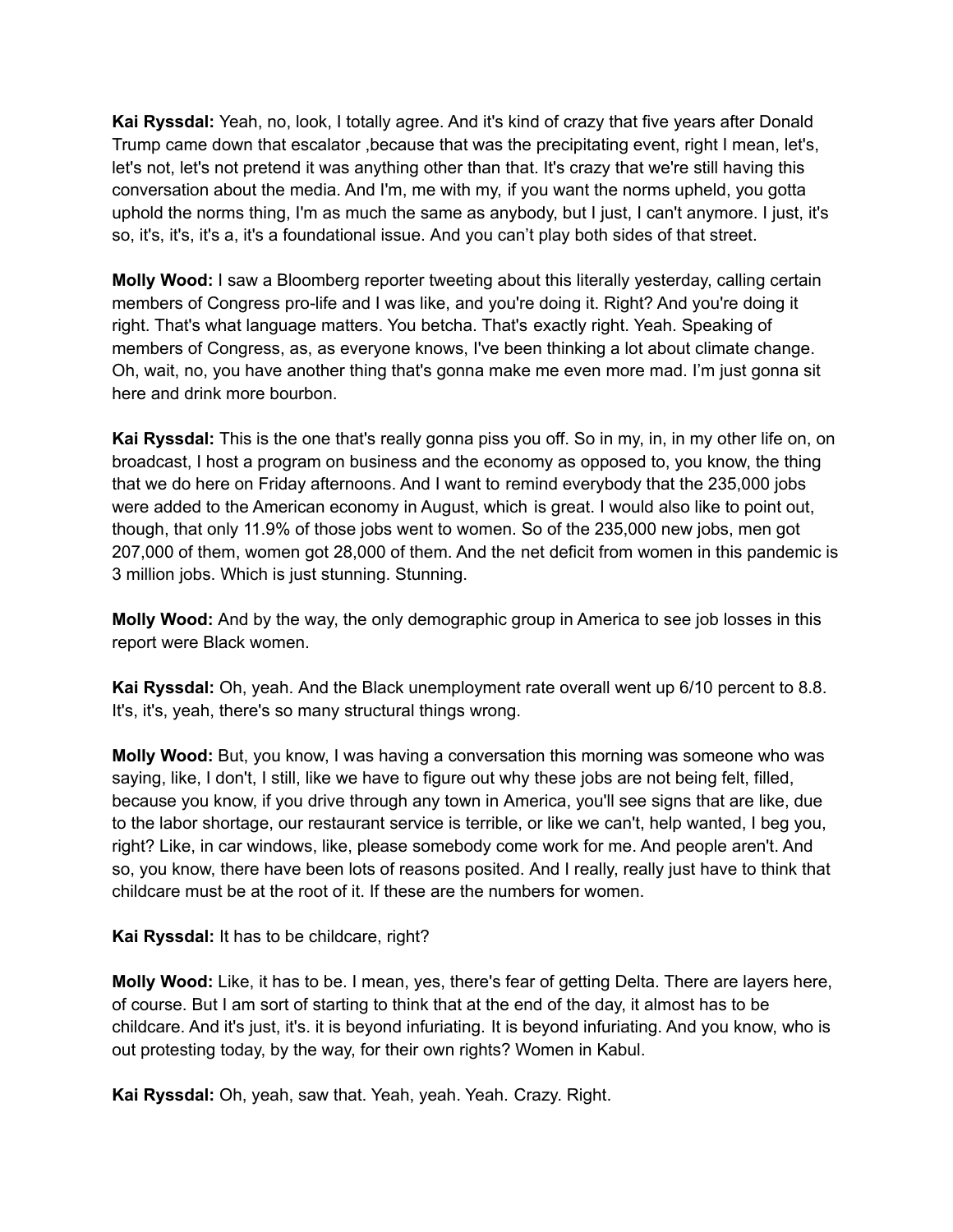**Molly Wood:** Afghan women who will potentially be tortured and killed for this are out here protesting for the roads. And I'm not gonna lie, I had this moment where I was like, what if we all just stopped? What if women just stopped? And we're like, you're on your own. Yeah. I mean, should we just skip to the game? Nothing I say is gonna make anyone happy.

**Kai Ryssdal:** If you want to, it's up to you. It's up to you.

**Molly Wood:** God, I was just thinking about infrastructure. I'm going to keep this quick because there's been obviously a lot of talk about infrastructure. We saw, once again, this week with Hurricane Ida, that America's infrastructure is nowhere near ready for climate change. We are nowhere near ready for extreme weather events that are exacerbated by our changed climate, as evidenced by a million people still without power in Louisiana, all of New York subway lines shut down from flooding, all of them, roads collapsing. The whole system again, it's like the third time this year or something. It's like, we are not even close to ready. And we're still having this big argument. And Joe Manchin is still out here in the Wall Street Journal in a fit of terrible timing, as I believe someone put it on TV, arguing that we should just like put a pause on this, the guy who takes a ton of money, by the way, he said that, that trying to transition off fossil fuels would make climate change worse. Is from, you know, a big oil and coal producing state, has had a big fundraiser recently thrown by the oil industry is arguing that we shouldn't spend so much on infrastructure. Even though, as we can see, we are nowhere near ready for the effects of climate change on our infrastructure. And but nevertheless, even what we're talking about spending is \$46 billion on climate resilience. \$46 billion, that is a super lot of money for like, you and me. That is nothing, the levee system in New Orleans alone cost \$14 billion. And their whole entire electrical grid went down, the whole thing for the whole state. \$46 billion is what we want to spend on resilience. And people are out here being like, oh, I don't know. I just, I don't know. I don't know. I don't know.

**Kai Ryssdal:** Drew. Drew.

**Molly Wood:** Help!

**Kai Ryssdal:** Come through. Thank you.

**Molly Wood:** I was just sitting there, sitting there thinking about it like oh, by the way, I want you to know that me and the YouTube are very impressed with your willingness to acknowledge that you were maybe not right on a topic. Great job, buddy. However, like I still appreciate the norms thing.

**Kai Ryssdal:** Yeah. It's really, it's, it's not about the being wrong. It's about what it means.

**Molly Wood:** I don't think you were wrong, wrong. Like you're not wrong. We should be able to uphold norms, we totally should be able to. But anyway, I just want you to know you're getting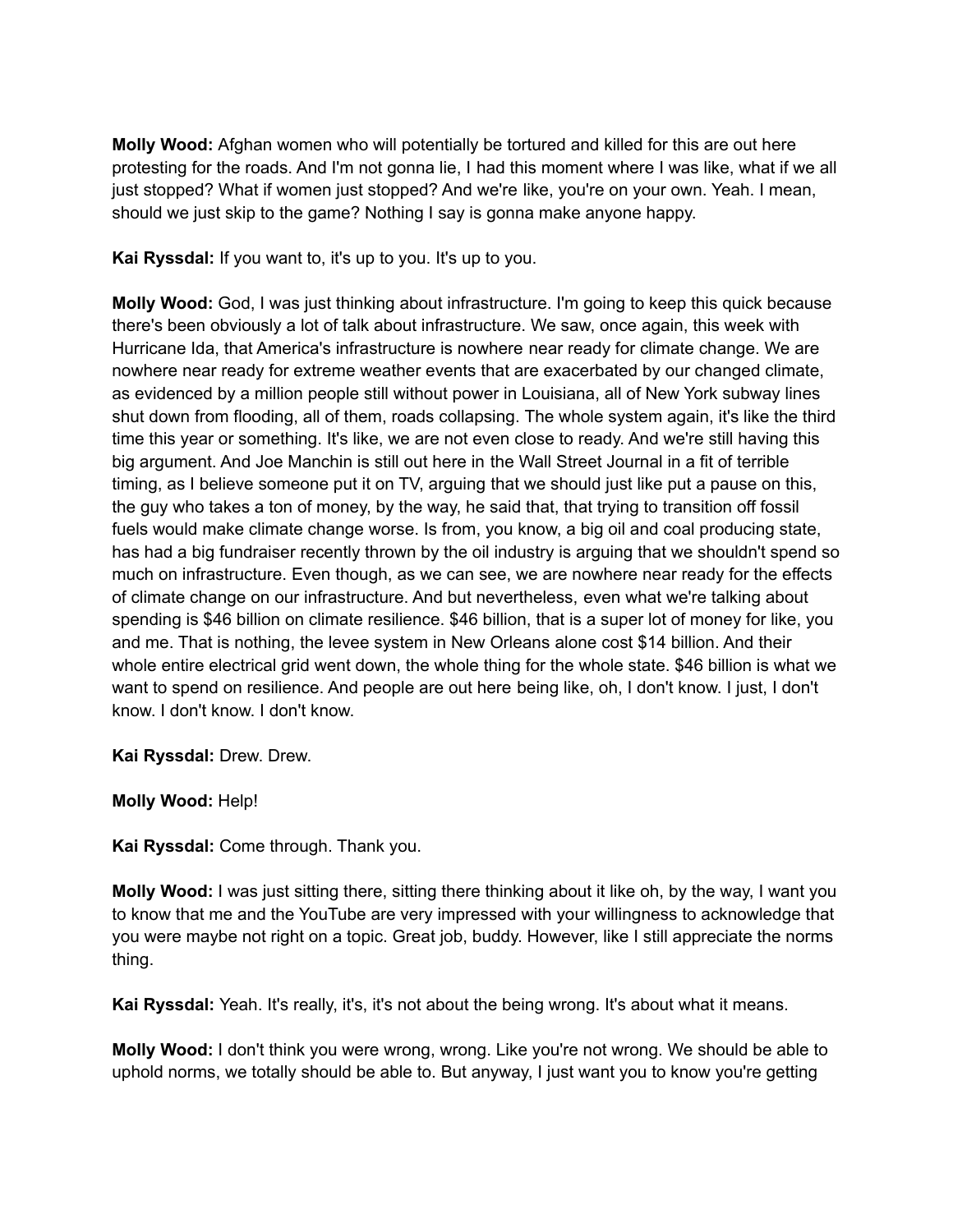really nice shout outs. We can't have nice things. Except you can have nice shout outs in the YouTube. Okay.

**Kai Ryssdal:** Sorry, SJ LaRue on the YouTube comment says, sorry, I thought this was Thursday for a moment. Alright, anyway, Drew?

**Molly Wood:** Please know that our internal criticism includes "we can get a little depressing." We're working on that. Drew, help us. Let's play half full half empty. Let's go.

**Drew Jostad:** Are you half full or half empty on zoom allowing for charitable donations on the platform?

**Kai Ryssdal:** I hadn't heard about that.

**Molly Wood:** I didn't either. Hold please, for a quick duck duck.

**Drew Jostad:** Zoom adds a donation option to its list of features.

**Kai Ryssdal:** So look, I was like, this is a little bit like—was it really? No. Seriously?

**Molly Wood:** This is so smart, though, because you could hold a fundraiser over Zoom. Like you could have a school auction over zoom and people could donate directly. That's great. I love it. Genius.

**Kai Ryssdal:** Okay. Sure. I'll go with that.

**Molly Wood:** Hey, on the plus side, though, when I put it into DuckDuckGo, the first result that came up was Marketplace. It was on the morning report. So congratulations, SEO team. You're getting her done, I'm half full on that. I'm half full on this. I think that's a great idea. So smart.

**Kai Ryssdal:** There you go. Alright. Next.

**Molly Wood:** Easy. Easy one.

**Drew Jostad:** Starbucks unionization.

**Kai Ryssdal:** Oh, interesting.

**Molly Wood:** Starbucks isn't unionized?

**Kai Ryssdal:** Starbucks is not union. And there are three stores in I want to say upstate New York where they have launched a unionization drive. I think so much has been made the past, I don't know, 10, 12, 15 years of the benefits that you get at Starbucks and how they'll, you know, do your health care if you're only x hours a week and they'll pay for college and all this jazz. But,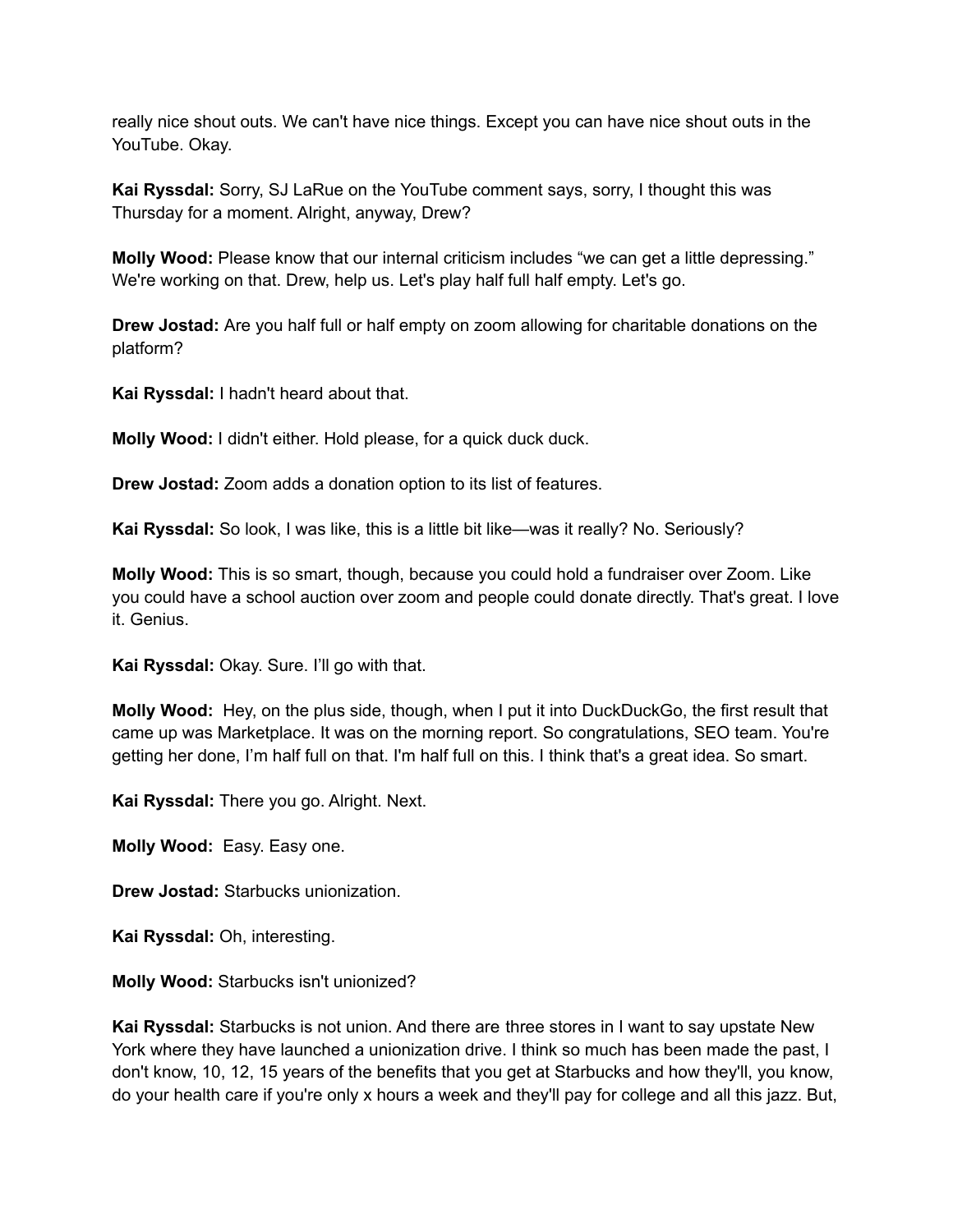but there are some scheduling issues. I think with Starbucks and those things. Look, you got to, you got to take care of your people and if unionization is what it takes, then okay. I didn't know.

**Molly Wood:** Yeah, definitely. I mean, I think we're all seeing that the degradation of worker rights that led to the wage stagnation of the last 40 years and frankly, is probably contributing to people not wanting to go back to jobs that have been historically kind of crappy for a really long time. Unions may have their issues, but this is the type of thing that they're really, that they're really good for. Did you know that in 2020, only 10% of wage and salary workers belong to unions? More than 20% in 1983, which is still kind of a small amount, but so yeah, you know what? I'm half full. Get it, Starbucks. Get your rights, workers.

**Kai Ryssdal:** Boom, go.

**Drew Jostad:** Half full or half empty on IKEA getting into resales?

**Molly Wood:** Love this.

**Kai Ryssdal:** So which are you? Which are you?

**Kai Ryssdal:** Oh, no, I'm waiting. That was, that was, that was a, that was a non-editorial sigh. I think we need to differentiate between my sighs. The editorial kinds and the non-editorial.

**Molly Wood:** I am super full on this. I'm all the way half full on this. I think this is so, it's such a good sustainability move. There's this movement in the sustainability world called circularity, the idea that your business actually needs to include consideration of the end of life of your product, like what happens, that's a, that's a customer service issue. What do I do with this worn out thing? And so Starbucks, I'm sorry, IKEA is making this real circularity move. Like when you're done with your thing, instead of tossing it in the trash, bring it back, consign it, we'll sell it for you, like it's a really good environmental move.

**Kai Ryssdal:** Yeah, I'm full. We did a special god, it's got to be like 10 or 12 years ago now, on Marketplace, one part of which was the overwhelming amount of crap in this economy that winds up in landfills something like 18 months afterwards, I mean, it's, it's like stunning. So whatever we can do to reduce that, provided, let me just say, provided I don't have to reassemble those IKEA things, right. I mean, they're sold as is, you don't have to like, take them apart.

**Molly Wood:** That's like, oh my god. Yeah, because I never even thought of that. That's freaking genius. Oh, I am only buying used IKEA furniture forever now cause they're already put together.

**Kai Ryssdal:** Think how many blisters you've gotten from those frickin Allen wrenches, right. Come on.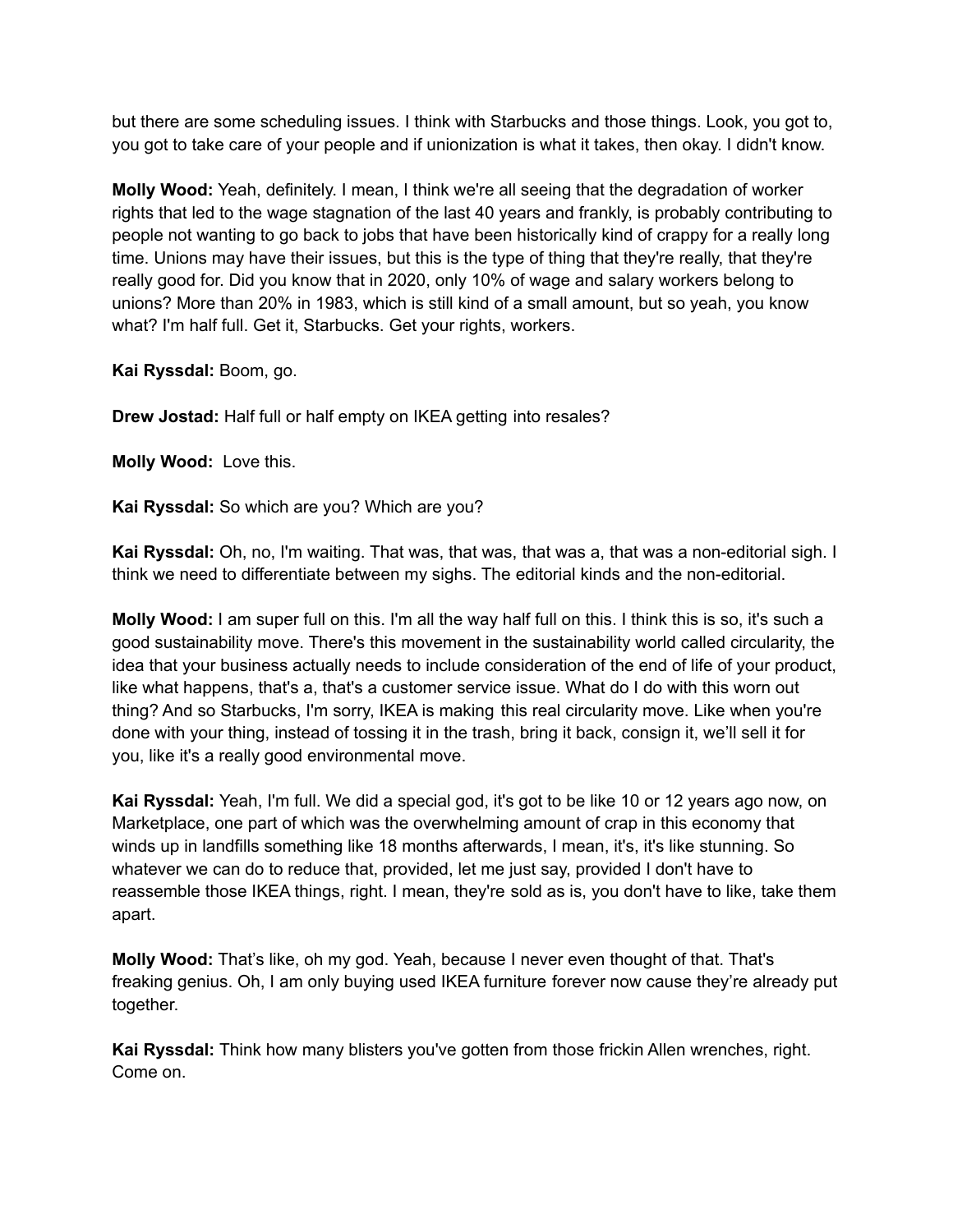**Molly Wood:** So many. So many. Oh, that's absolutely genius. Yeah, really. A couple years ago, I went on this kick where I was like, I'm not buying anything new ever again because there's so much stuff in the world. Like, why should I? And it's also much cheaper. Now I'm like, I'm not buying anything because my neighbors put out really good free stuff.

**Kai Ryssdal:** Oh, I know. I know, that, I mean, we should do that story. Marketplace should do that story.

**Molly Wood:** The pandemic has been a frickin jackpot for free stuff. Yeah, that's a good story. I'm half full on that story also.

**Kai Ryssdal:** Yeah, yep. Totally.

**Molly Wood:** We just got my kid a new desk. It's amazing. Okay, go.

**Drew Jostad:** Okay, what are your thoughts on this week's misinformation crack down on Reddit.

**Kai Ryssdal:** I'm unfamiliar.

**Molly Wood:** I thought it wasn't an actual misinformation crackdown. I thought it was Reddit users being like, we're gonna crack down on misinformation ourselves, which I kind of love, actually. The community policing itself. They were like, flooding the ivermectin site with true facts.

**Kai Ryssdal:** Oh, wow. I'm all the way full on that.

**Molly Wood:** Hold on. Oh, duck, duck, duck.

**Drew Jostad:** I mean, Reddit has banned anti-vaccine subreddit and quarantine 54. Other subreddits.

**Molly Wood:** Oh, there we go. Hmm. Yeah, Reddit has really, I mean, this is, Reddit's really struggled with this one. I think, you know, most of the social media sites have landed on a similar point of view, which is like, if it's gonna get people killed, probably not. It's bad. Yeah, it's bad. I like the idea, though. And I really mean, you know, how I feel about this, like, it's a slippery slope. Because the thing about algorithms, about Reddit is that, unlike Facebook, it just exists on the site and you have to go find it. They're not necessarily promoting it to you, although they might be. So I think the real question is, like, should it be allowed to exist or should it just not be amplified? I like this quarantined idea. Maybe.

**Kai Ryssdal:** Ring fence, as it were.

**Molly Wood:** Yes. Ring fence it. Yeah, I'm--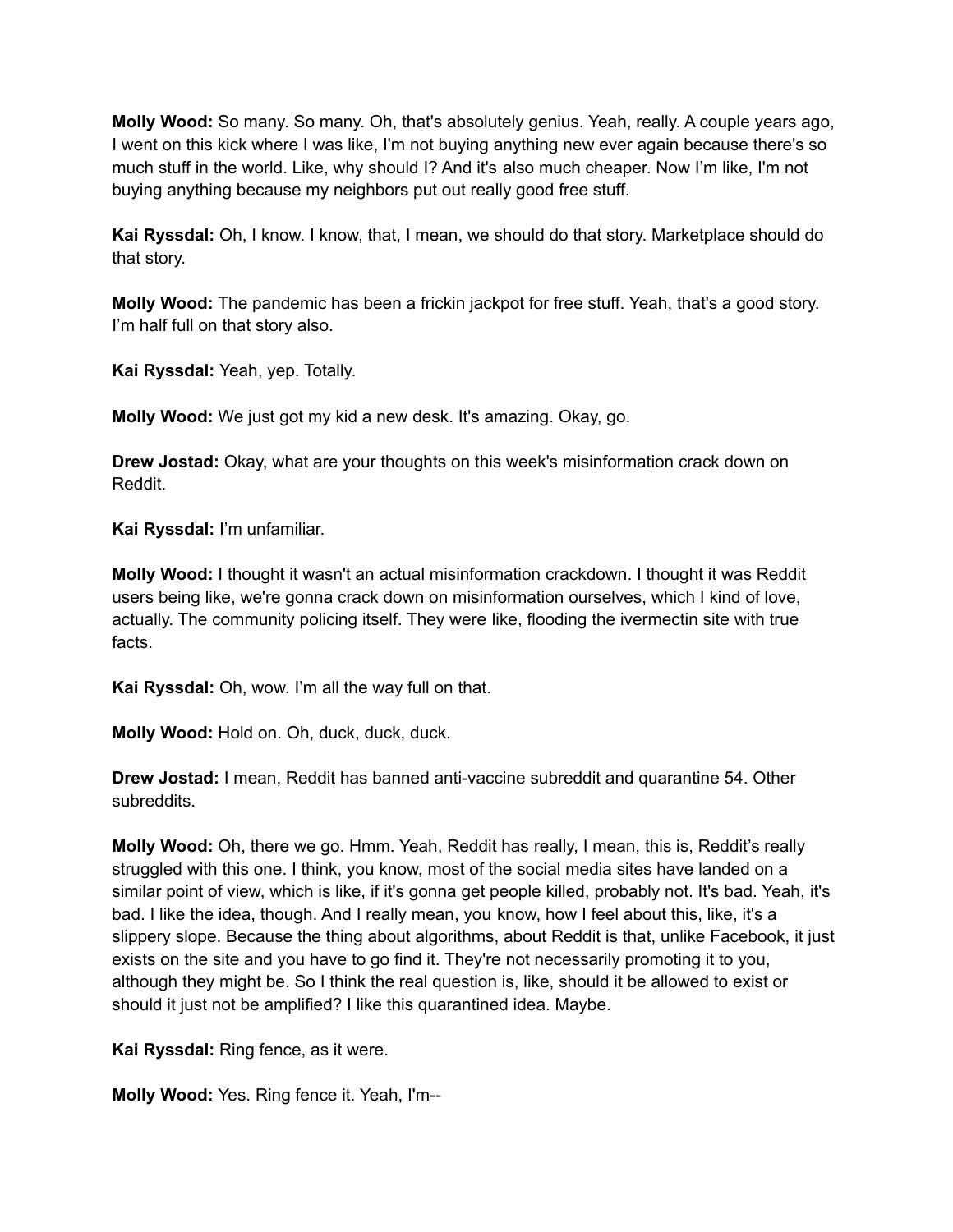**Kai Ryssdal:** Contrary to Nancy Cassatt, our boss, who said, I want a decision from all of you on the half full half empty things. I'm going to say whatever. I'm gonna, I'm gonna go with Molly.

**Molly Wood:** I am half full on what seems like a good measure and on the community policing itself. Because honestly, you get what you allow as a community. And that goes for everything. Get what you vote for, get what you don't vote for. You get what you tolerate.

**Kai Ryssdal:** There you go. I think that's right.

**Molly Wood:** This is a little bit of a dodge, but I'm sticking with it.

**Kai Ryssdal:** I'm fine with that. Last one. Do we have a last one or was that the last one?

**Drew Jostad:** Okay. The perseverance rover has collected its first rock sample. Thoughts on perseverance.

**Kai Ryssdal:** Well, more importantly, it's the first rock sample that's going to be brought back, right, that's the deal. So they drill a hole in a rock. They pulled it out. And then through some, you know, orbital mechanics, whatever, they're gonna get it back to Earth, which is just cray cray. Half full all the way. Send Matt Damon. Um, yes. Yes. Yes. Wow. I'm not ducking.

**Molly Wood:** I know, Kai's like, yes, that's what I said! That's amazing. That is actually amazing. It is a yeah, apparently there's some uncertainty about whether it actually kept the rock ,like the first time it crumbled, which is kind of interesting. And the second one looks promising. And they're gonna try to get it back to earth.

**Kai Ryssdal:** Oh, inconclusive. Poor sunlight, blah, blah, blah. Yeah, so yes, totally full. And I hope we can get it back cause come on, a rock from Mars?

**Molly Wood:** So cool. Half full. Thank you for the space porn, I love it.

**Kai Ryssdal:** Yeah. Totally. All right. We ended on an up note. That's awesome. That is all.

**Molly Wood:** I know. Make me smile! We're sampling Mars.

**Kai Ryssdal:** Yes. Good stuff. I don't even know what that was. Drew went crazy. Drew's just hitting buttons.

**Molly Wood:** Drew's like, just leave. Alright, that is it for us today. It has been a while since we asked this, but if you're not a subscriber to this podcast in your favorite pod listening app, you should be because you just get a new one for free every day. So hit the subscribe button because apparently it helps us in the metrics department. And we just love to know that you're out there. It makes us feel good.